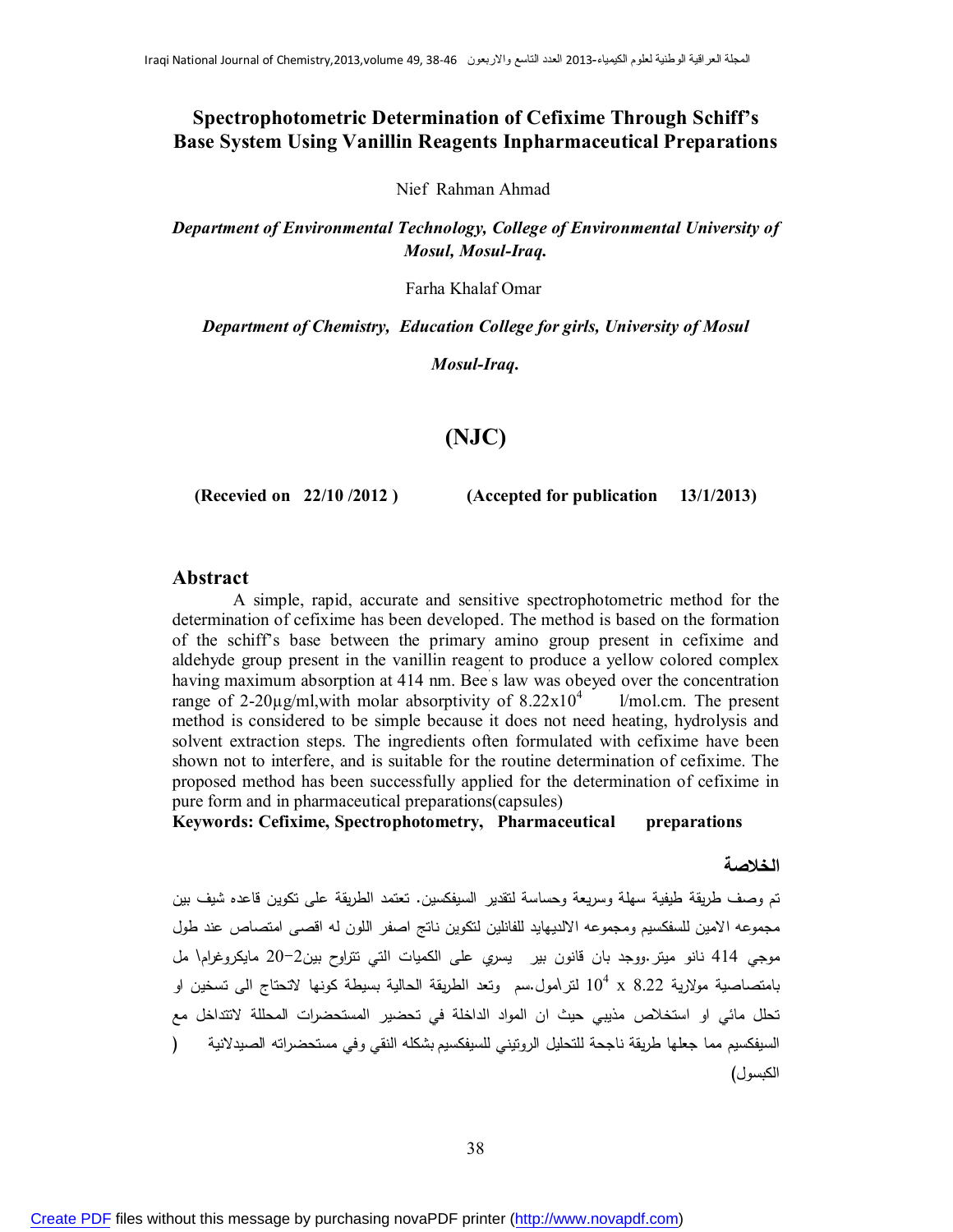#### **Introduction**

 Cefixime is a synthetic fluoroquinolone antibiotic and chemically is  $(6R,7R)$ -7- ${2-(2-amin-$ 1,3-thiazol-4-yl)-2-(carboxymethoxyimino)acetyl]amino}-3-ethenyl-8-oxo-5-thia-1-azabicyclo[4.2.0]oct-2-ene-2 carboxylic acid tri hydrate<sup>(1)</sup>. fig (1), Cefixime is effective against a wide

spectrum of sensitive Gram –Ve, Gram +Ve and anaerobic bacterial pathogens including β- lactamase producing strains<sup>(2)</sup>. Cefixime is given by mouth in the treatment of susceptible infections including gonorrhoea, otitis media, pharyngitis, lower respiratorytract infections such as bronchitis, and urinary-tract infections.<sup>(3)</sup>.





Literature survey reveals that various high-performance liquid chromatographic (HPLC ) methods have been reported for the determination of cefixime individually or with other drugs.  $(1,4-11)$ , HPTLC $(12)$ and spectrophotometric methods.<sup>(13-15)</sup> This paper report a simple, sensitive, and accurate , spectrophotometric method for the determination of cefixime in pure form and in pharmaceutical formulations.

## **Methodology**

### **Apparatus**

 Spectro-scan 50 UV- visible (double beam) spectrophotometer with 1.0 cm quartz cells was used for absorption measurements,

#### **Reagents**

All chemical used were of analytical or pharmaceutical grade .

Standard materials and pharmaceutical preparations (Pharmaceutical grade cefixime and capsules 200,400 mg were kindlysupplied as a gift sample from state company of drug industries and medical appliance(NDI) Ninavah-Iraq,

### **Cefixime standard solution :100 µg/ml (1.97x10-4M)**

Prepared by dissolving 0.01 gm of cefixime in 100 ml of ethanol in a calibrated flask.

#### **Vanillin solution :0.1%**

Prepared by dissolving 0.1 gm of vanillin in 100 ml of ethanol in a calibrated flask.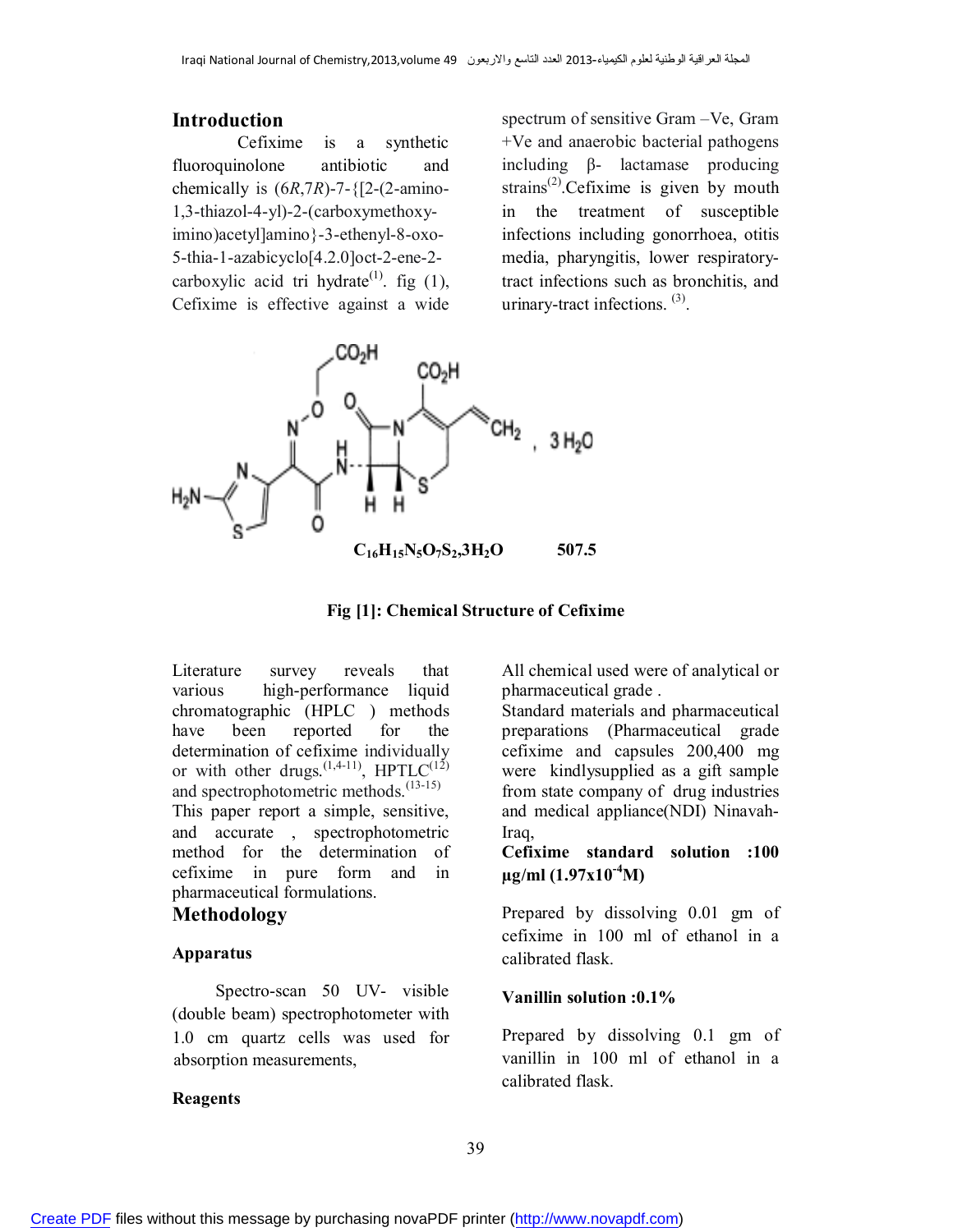#### **Sodium hydroxide solution (1N)**.

#### **Recommended procedure.**

 An aliquots of standard solution of cefixime (50-500 μg) were transferred into aseries of 25ml volumetric flasks, 1 ml of 1N NaOH , and 1 ml of vanillin solution were added. The contents were diluted to the mark with distilled water. The absorbances were measured at 414 nm against a reagent blank.

### **Procedures for pharmaceutical preparations(Capsules):**

 An amount of finely ground capsule powder equivalent to 100 mg of cefixime was accurately weighed and transfered into a 100ml calibrated flask ,60ml of ethanol was added and the solution was shaked for 20 min. Then the volume was made up to the mark withethanol,mixed well, and filtered using a whatman No.42 filter

paper .10ml of this solution was diluted to a 100ml with ethanol in a calibrated flask . 3ml of this solution was treated as mentioned under recommended procedure.

#### **Results and Discussion**

 Spectrophotometric methods development for the determination of drugs has been increased considerably in recent years because of their importance in pharmaceutical analysis. A new method has been developed for the spectrophotometric determination of cefixime. The method was based on the formation of the schiff's base between the primary amino group present in cefixime and aldehyde group present in the vanillin reagent to produce a yellow colored complex having maximum absorption at 414 nm against the corresponding reagent blank as shown below (Fig. 2).



Wavelength (nm)

## **Fig 2 :Absorption spectra of (A)- 12µg/ml of cefixime with vanillin against reagent blank. (B) -reagent blank against water.**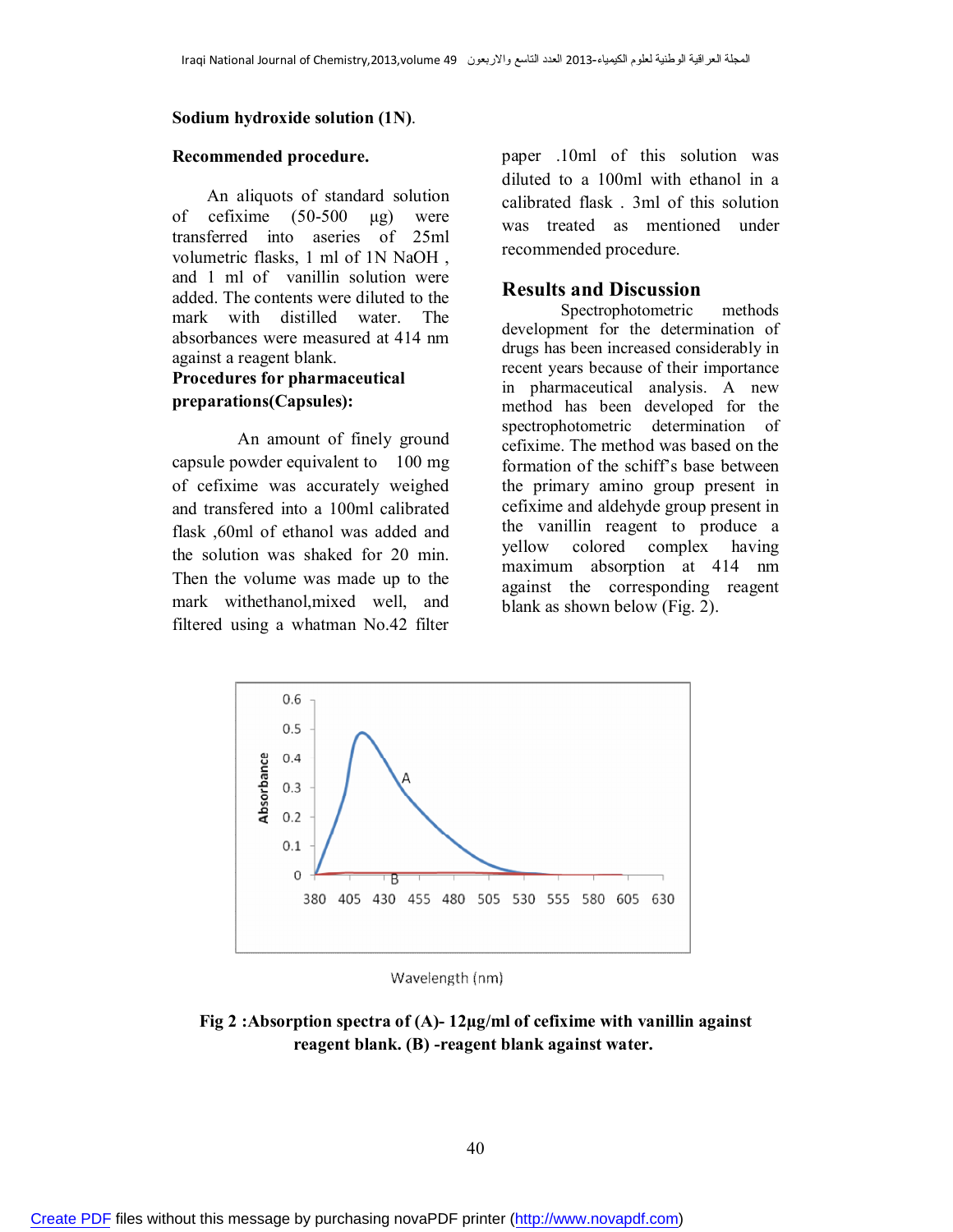The optimum conditions were established by varying one parameter at a time and keeping the others fixed and observing the effect produced on the absorbance of colored species and incorporated in the procedure. The reaction was found to be quantitative in basic medium, 1ml of 1N NaOH is considered optimum and selected for the subsequent investigation.The effect of the amount of vanillin solution amounts on the absorbance was investigated. A maximum and constant

absorbance was found with 1 ml..Under the experimental conditions described, Beer's law is obeyed over the concentration range 2.0- 20µg/ml Fig[3]. Linear regression equation:  $Y=0.162X+0.010$  (r = 0.998 n = 6). Where Y is the absorbance and X is the concentration in µg\ml. The apparent molar absorptivity was  $8.22 \times 10^4$ L/mol.cm and Sandell's sensitivity was  $6.17$ ng.cm<sup>-2</sup>.



**Fig[3]:Calibration curve of cefixime.**

The optical characteristics such as absorption maxima, Beer's law limits, Molar absorptivity and Sandell's sensitivity for this method are presented in Table [1].

#### **Accuracy and precision**

 The accuracy and precision of the method were established by analyzing the pure drug solution at three different levels. The average recovery which is a measure of accuracy is  $100\pm0.55\%$ revealing high accuracy of the method. The relative standard deviation (RSD), which is an indicator of precision, is less than 1.5% the results are complied in Table[1].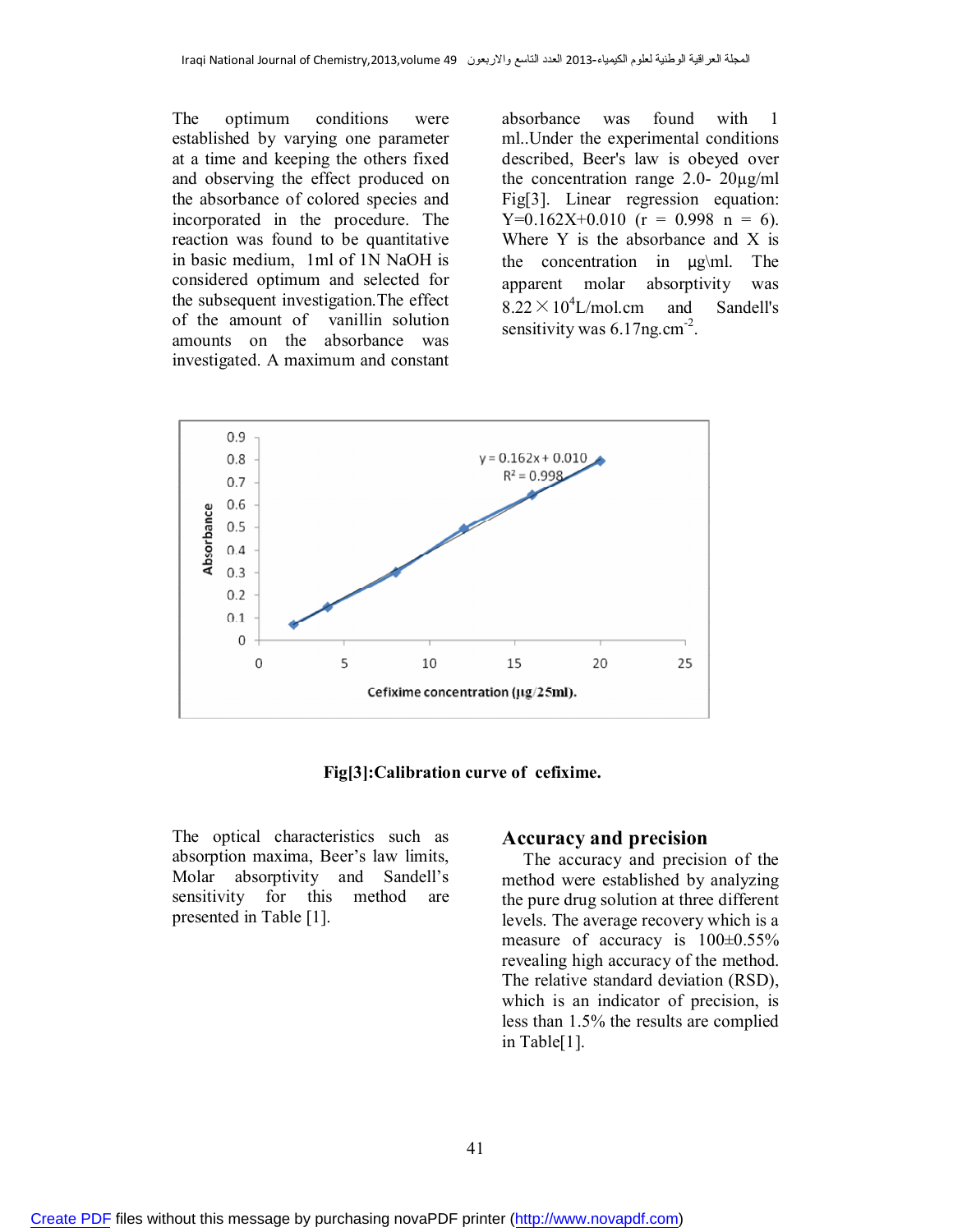#### **Table [1]: Optical characteristics and statistical data for regression equation of theproposed method.**

| <b>Parameters</b>                            | Value                |  |
|----------------------------------------------|----------------------|--|
| $\lambda$ max (nm)                           | 414                  |  |
|                                              |                      |  |
| Beer's law limits, $(\mu g.mI^{-1})$         | $2 - 20$             |  |
| Molar absorptivity, $(l/mol^{-1}cm^{-1})$    | $8.22 \times 10^{4}$ |  |
| Sandell's sensitivity, $(ng\$ <sup>2</sup> ) | 6.17                 |  |
| Correlation coefficient (r)                  | 0.998                |  |
| Regression equation ( $y = a + bx$ )         | $Y= 0.162X + 0.010$  |  |
| Intercept $(a)$                              | 0.010                |  |
| Slope $(b)$                                  | 0.162                |  |
| Recovery, $(\%$ )                            | $100 \pm 0.55$       |  |
| Relative standard deviation, $(\%)$          | < 1.5                |  |

# **Interference studies.**

 In order to assess the possible applications of the proposed method, the effect of substance that often accompany with cefixime in (capsules) were studied by adding various amounts of substances to 10 µg of cefixime. An attractive feature of the method is its relative freedom from interference by the usual diluents and excipients in amounts for in excess of their normal occurrence in pharmaceutical preparations. The results are given in Table [2].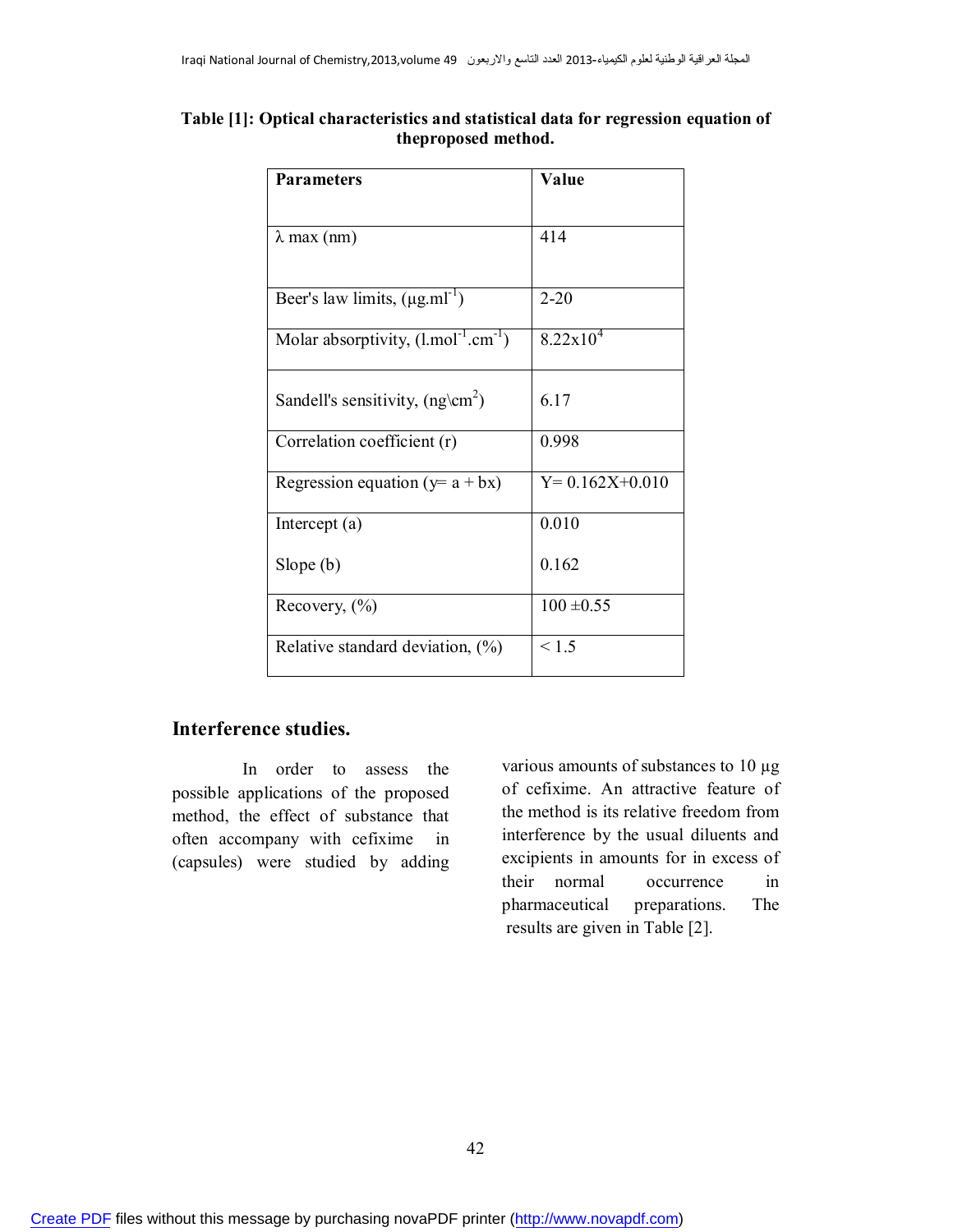| Interfering substances        | Amount       | Amount of drug               | Recovery, % |
|-------------------------------|--------------|------------------------------|-------------|
|                               | added(mg of  | found <sup>*</sup> , $\mu$ g |             |
|                               | interfering) |                              |             |
| Corn starch                   | 40           | 10.08                        | 100.8       |
| Microcrystalline<br>cellulose | 20           | 9.98                         | 99.8        |
| Lactose                       | 30           | 9.96                         | 99.6        |
| Magnesium stearate            | 40           | 10.09                        | 100.9       |
| Polyethylene glycol           | 20           | 10.05                        | 100.5       |

### **Table2: Determination of 10µg / ml of cefixime in the presence of excipients and other substances.**

\*Average of six determinations.

# **Composition of the colored product**

 The stoichiometry of the reaction between cefixime and vanillin was investigated using job's method of continuous variation and mole ratio methods of equimolar solution  $(1.97 \times 10^{-4} \text{M})$ , fig(4). The result obtained show that 1:1cefixime– vanillin at 414 nm.





:

#### **Fig(4) :Continuous variation and mole ratio plots for reaction of cefixime with vanillin**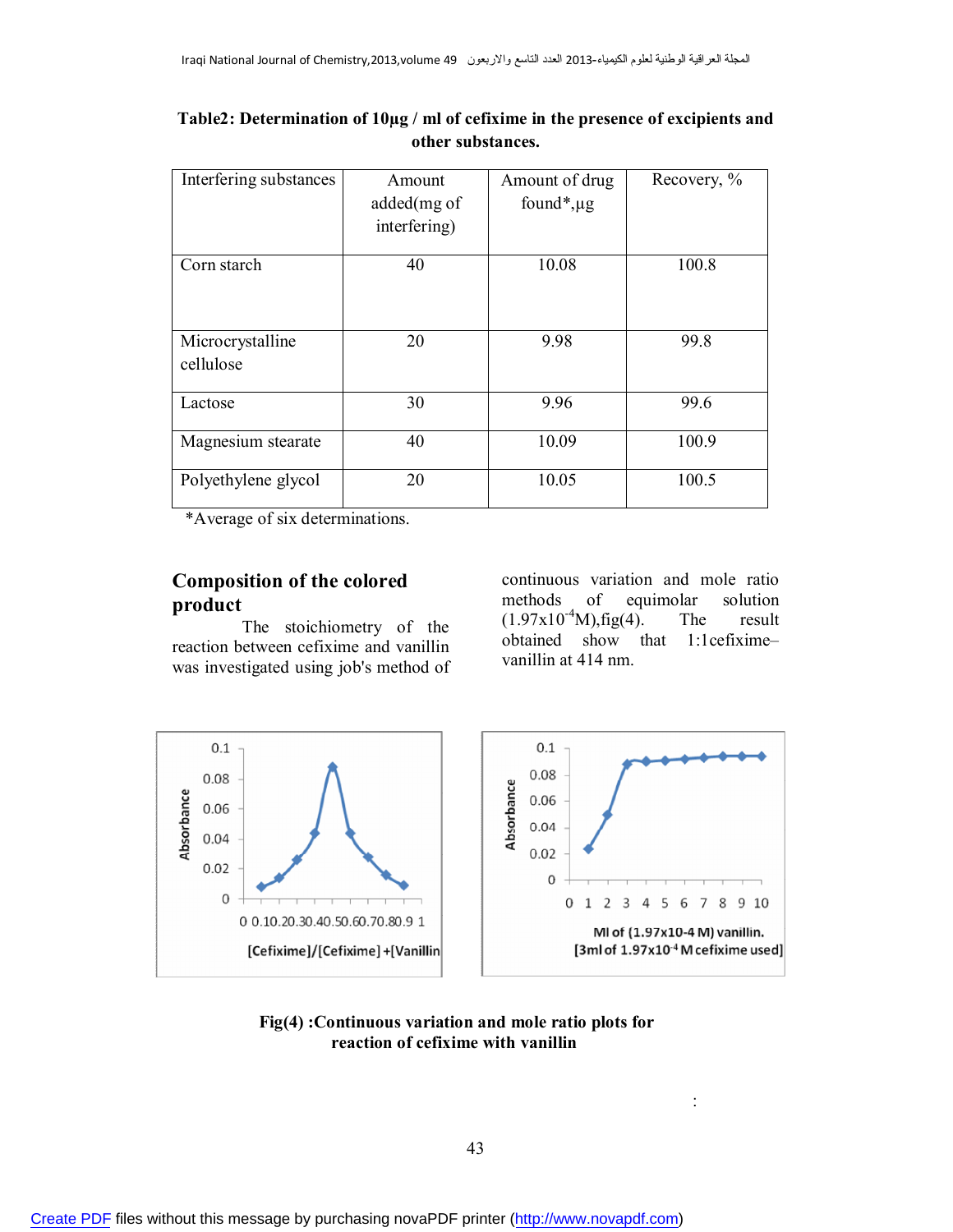

The suggested reaction and structure of the product might be written as:



**Yellow Schiff's base compound**

# **Apparent stability constant of the product**

 The conditional stability constant of the product was estimated by using the following equation  $(17)$ :

K=a-(ΔA/ε) /n<sup>n</sup>(ΔA/ε)

Where :  $a =$  cefixime total concentration.

∆A= sample absorbance in reagent excess minus the sample absorbance in stoichiometric reagent amount.  $\varepsilon$  = molar absorptivity at the measured

wavelength.

and  $n =$  number of ligand.

The stability constant ( mean of five values) is found to be 3.777 $\times$ 10<sup>12</sup>l/mol, indicating that the product very stable.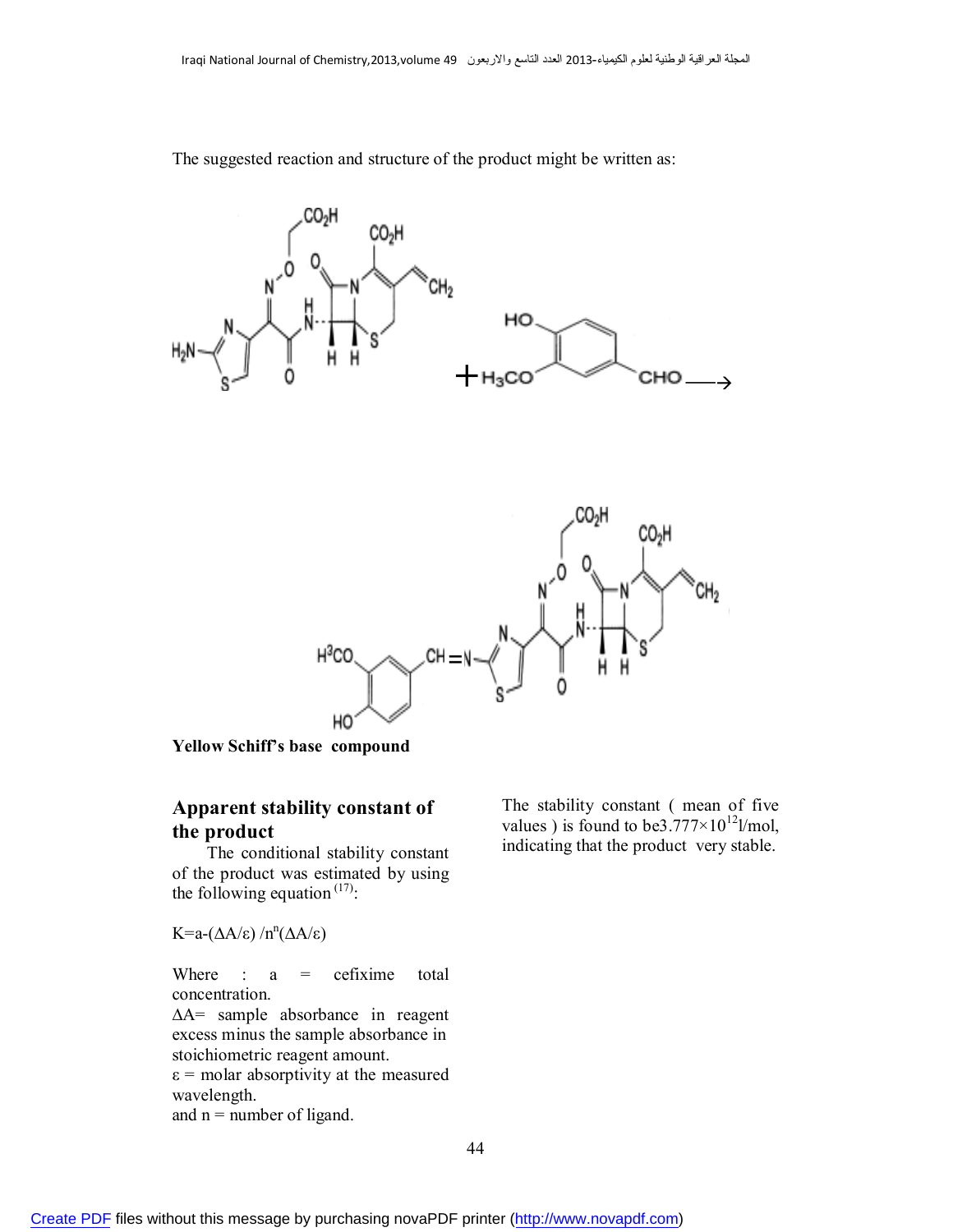## **Analytical application**

 The proposed method was satisfactorily applied to the determination of cefixime in its pharmaceutical preparations (capsules), the results of the assay of the pharmaceutical preparations revels that there is close agreement between the results obtained by the proposed method and the lable claim Table[ 3].

| Pharmaceutical   Lable amount |              | Found by                           | Recovery% |
|-------------------------------|--------------|------------------------------------|-----------|
| formulations                  | mg)          | proposed<br>method <sup>*</sup> mg |           |
|                               |              |                                    |           |
| Capsules; Supnax (NDI)        | $200$ mg/cap | 199.90                             | 99.95     |
|                               | $400$ mg/cap | 400.75                             | 100.18    |
|                               |              |                                    |           |

#### **Table(3): Determination of cefixime in pharmaceutical formulations**

\*mean value of ten determinations

### **Conclusion**

The developed method is found to be sensitive,accurate ,simple ,precise economical ,and can be used for routine quality control analysis of cefixime in pure form and pharmaceutical formulations

### **Acknowledgments**

 The first author wishes to express gratitude to his former company[ the state company of drug industries and medical appliance (NDI) ] ( Nineveh – Iraq.) for providing gift sample of cefixime standard materials and pharmaceutical preparations (capsules) and for permission and facilities to carry out the research work.

### **References**

- 1- *British pharmacopoeia* ,H.M . Stationery office ,London ,UK, 2011,P.416
- 2- Wilson and Gisvold's.;*Text book of organic andmedicinal and pharmaceutical chemistry*; 1998, Jaime N.Delgado and William A. Remers Lippincott – Raven Philadelphia.**10th** Edition, pp-287.
- 3- Martindale, *The Extra Pharmacopeia*, 31st ed., Royal Pharmaceutical Society, London 1996, pp. 186 –190
- 4- *The United State Pharmacopeia Convection*,Inc,32-NF ,**27**,2009, pp.1834-1835..